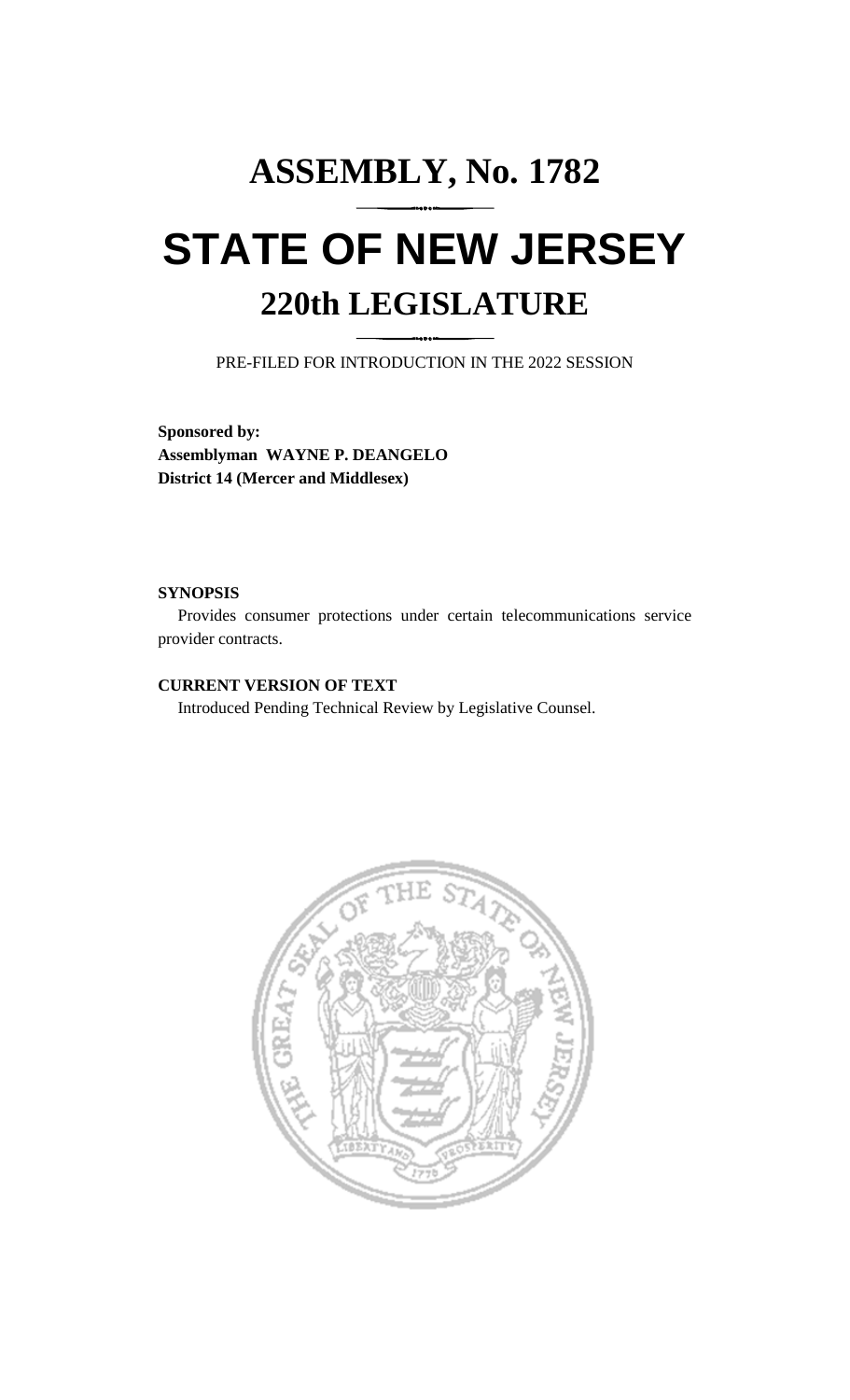#### **A1782** DEANGELO

 $\mathcal{D}$ 

 **AN ACT** concerning certain telecommunications service provider contracts and supplementing Title 56 of the Revised Statutes. **BE IT ENACTED** *by the Senate and General Assembly of the State of New Jersey:* 7 1. As used in P.L., c. (C. ) (pending before the Legislature as this bill): "Telecommunications service" or "service" means the provision of cable television service, telephone service using any telephony other than wireless telephone service, or Internet access service, when provided individually or, in combination with any of the aforementioned services, through the means of a service contract or other similar agreement with a telecommunications service provider and a telecommunications service subscriber. "Telecommunications service provider" or "provider" means any person providing telecommunications service. "Telecommunications service subscriber" or "subscriber" means any person to whom telecommunications service is provided or any person who has agreed with a provider to pay obligations arising from the provision of telecommunications service to another person. 2. Notwithstanding any law, rule, regulation, or order to the contrary, if a telecommunications service subscriber experiences and reports to the subscriber's telecommunications service provider a telecommunications service outage occurring more than three times in any 30-day period, the provider: a. shall not impose upon the subscriber any early termination, cancellation, or any otherwise applicable fee or charge in connection with the subscriber's election to terminate service with the provider prior to the expiration of the service contract or other similar agreement; b. shall refund to the subscriber any applicable fee or charge paid by the subscriber for establishing or activating service with the provider; and c. shall refund to the subscriber an amount equal to the amount of any early termination, cancellation, or any otherwise applicable fee or charge paid by the subscriber for terminating service with the subscriber's previous provider prior to the expiration of the service contract or other similar agreement with the subscriber's previous provider. A subscriber requesting a refund under this subsection shall submit to the provider a copy of the statement of payment to the subscriber's previous provider as acceptable evidence that the early termination or cancellation fee or charge was paid. 3. A telecommunications service provider shall keep a record of the dates of all telecommunications service outages experienced and reported to the provider by each of its subscribers and shall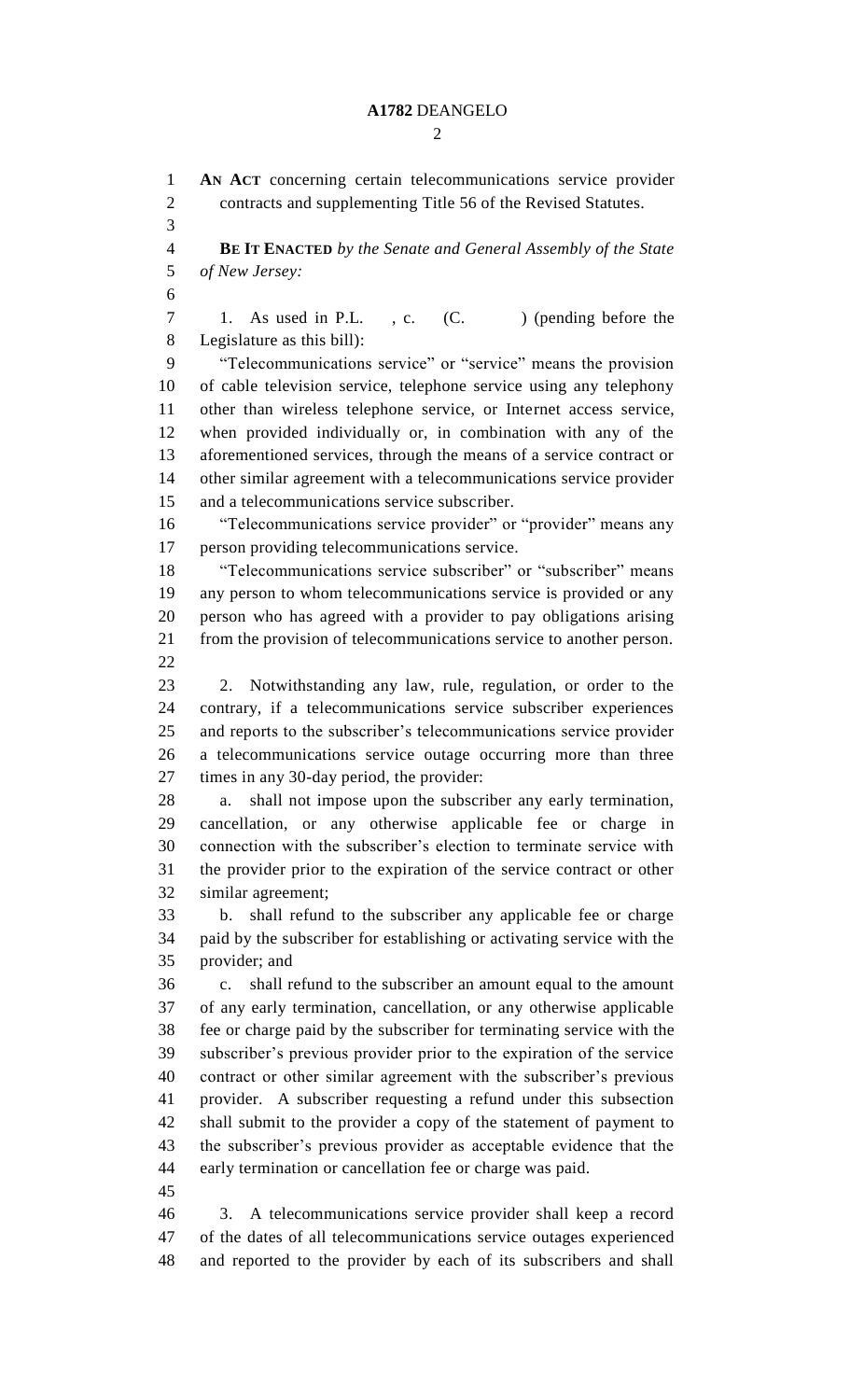#### **A1782** DEANGELO

 transmit to each subscriber that has experienced a service outage occurring more than three times in any 30-day period a notice of that situation as an acknowledgement that the subscriber is eligible 4 for the relief provided for in section 2 of P.L., c. (C.) (pending before the Legislature as this bill). 

7 4. A violation of P.L., c. (C. ) (pending before the Legislature as this bill) shall be an unlawful practice subject to the penalties applicable pursuant to section 1 of P.L.1966, c.39 (C.56:8- 13) and section 2 of P.L.1999, c.129 (C.56:8-14.3).

 5. This act shall take effect immediately and shall be applicable to new service contracts or other similar agreements entered into, or existing service contracts or other similar agreements renewed, on or after the effective date of this act.

- 
- 
- 
- 

# STATEMENT

 This bill imposes certain obligations on a provider of cable television service, telephone service using any telephony other than wireless telephone service, or Internet access service, that provides these services individually or, in combination with any of the aforementioned services, via a contract or service agreement with a subscriber.

 Specifically, if a subscriber of the aforementioned service or services (subscriber) experiences and reports to the provider of the service or services (provider) a service outage occurring more than three times in any 30-day period, the provider: 1) is prohibited from imposing any early termination, cancellation, or any otherwise applicable fee or charge on the subscriber for terminating service with the provider prior to the expiration of the service contract; 2) is to refund to the subscriber any applicable fee or charge paid by the subscriber for establishing or activating service with the provider; and 3) is to refund to the subscriber the amount of any early termination, cancellation, or any otherwise applicable fee or charge that the subscriber paid for terminating service with the subscriber's previous provider. A subscriber requesting a refund of the charge for terminating service with the subscriber's previous provider is required to submit to the provider a copy of the statement of payment to the subscriber's previous provider as acceptable evidence that the fee or charge was paid.

 The bill requires providers to keep a record of the dates of all telecommunications service outages that its subscribers have reported to the provider and to notify each subscriber that has experienced a service outage occurring more than three times in any 30-day period of that situation.